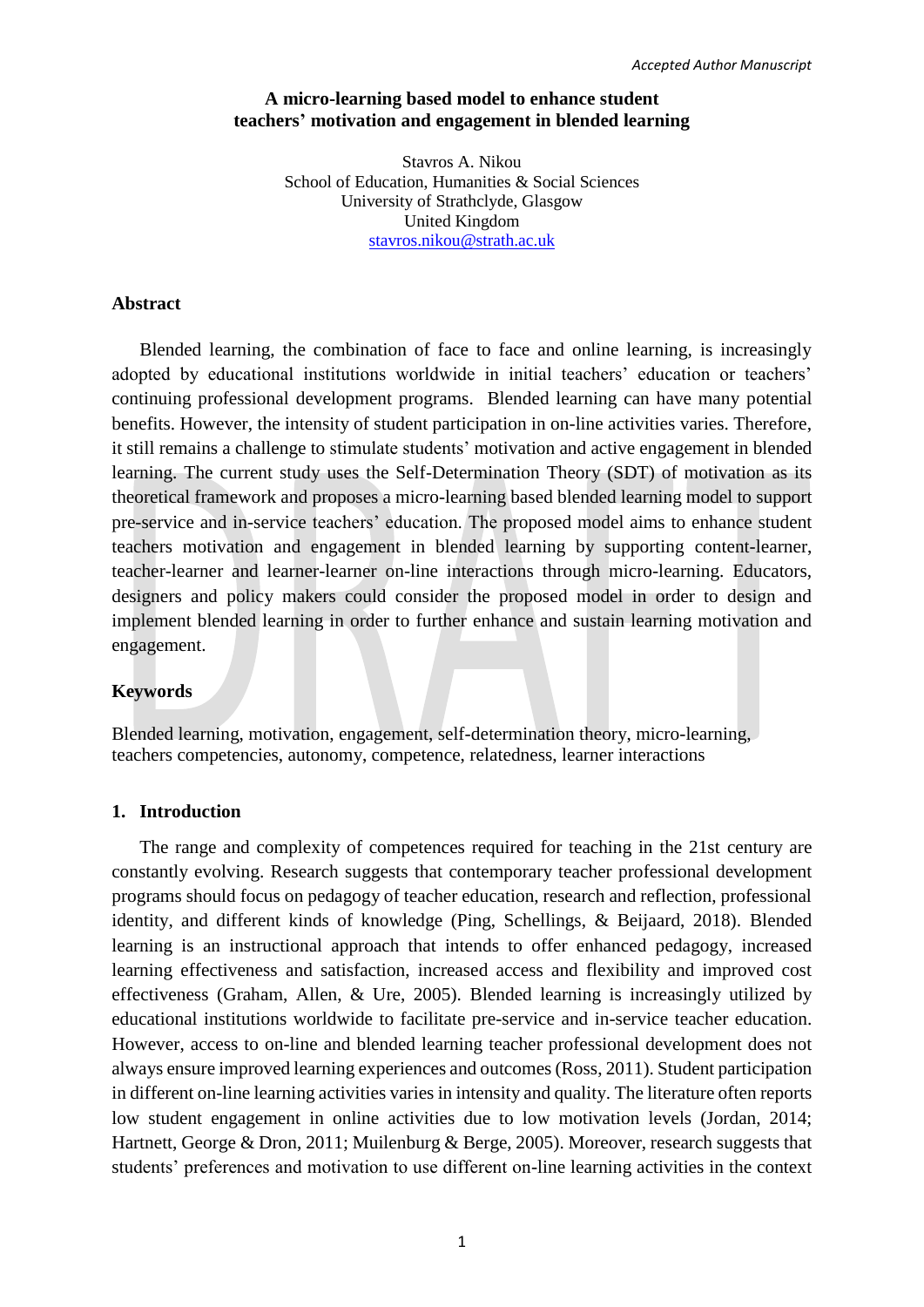of blended learning, regardless their abilities and styles, has not been investigated sufficiently (Baragash, & Al-Samarraie, 2018). Promoting student learning motivation and engagement in blended learning still remains a critical issue.

The current study proposes a model that aims to promote student motivation and engagement in the on-line component of a blended learning approach based on micro-learning.

## **2. Background**

# *2.1 Self-Determination theory of motivation*

Self-Determination Theory (SDT) (Ryan & Deci, 2000) is a well-established and empirically supported theory of motivation. It distinguishes two types of motivation: intrinsic and extrinsic motivation. Intrinsic motivation refers to doing something for its own sake and extrinsic motivation refers to doing something for a consequence external to the activity itself. With the process of internalization, the two types of extrinsic motivation, namely identified regulation and integrated regulation, can be transformed from extrinsic types into personally endorsed values. Supporting the self-determined types of motivation (intrinsic motivation and identified regulation) leads to satisfaction and enhanced performance. According to the theory, a basic set of psychological needs must be satisfied in order to enhance intrinsic motivation. These needs are autonomy, competence and relatedness. Competence refers to the desire to feel effective in attaining valued outcomes. Autonomy refers to the desire to self-initiate and self-regulate own behaviour. Relatedness refers to the desire to feel connected to others (Ryan & Deci, 2000b). If the basic psychological needs of autonomy, competence and relatedness are supported, students are more likely to internalize their motivation to learn and to be more autonomously engaged in their studies (Niemiec & Ryan, 2009). Self-determination theory has been successfully applied in on-line learning environments (Nikou & Economides, 2017; Hartnett; 2016; Chen & Jang 2010) and online distance-learning of preservice teachers as well (Hartnett, George, & Dron, 2011).

#### *2.2 Motivation and engagement in blended learning*

Blended learning is a pedagogical approach that combines online and face-to-face instructional activities (Graham, 2005). Based on a widely adopted classification (Moore, 1989), there are three types of interactions in a distance learning environment: learner-content, learner-instructor and learner-learner. Blended learning not only offers technology-mediated educational content and resources delivery (learner-content interaction), but also offers technology-supported communication and collaboration among the learning community (learner-instructor and learner-learner interactions). There are many benefits associated with the use of blended learning: increased learning effectiveness, optimized learning experience, increased access and flexibility and improved cost effectiveness (Graham, Allen, & Ure, 2005; Graham, 2013). However, research has shown that motivation to learn in online learning contexts is a complex, multidimensional and situation-dependent construct (Hartnett, 2016) Studies exist providing evidence for low levels of student motivation and engagement in online activities (Jordan, 2014; Hartnett, George & Dron, 2011; Muilenburg & Berge, 2005). Developing appropriate instructional methods to support motivation and engagement in blended learning contexts is an important research issue. Latest research highlights the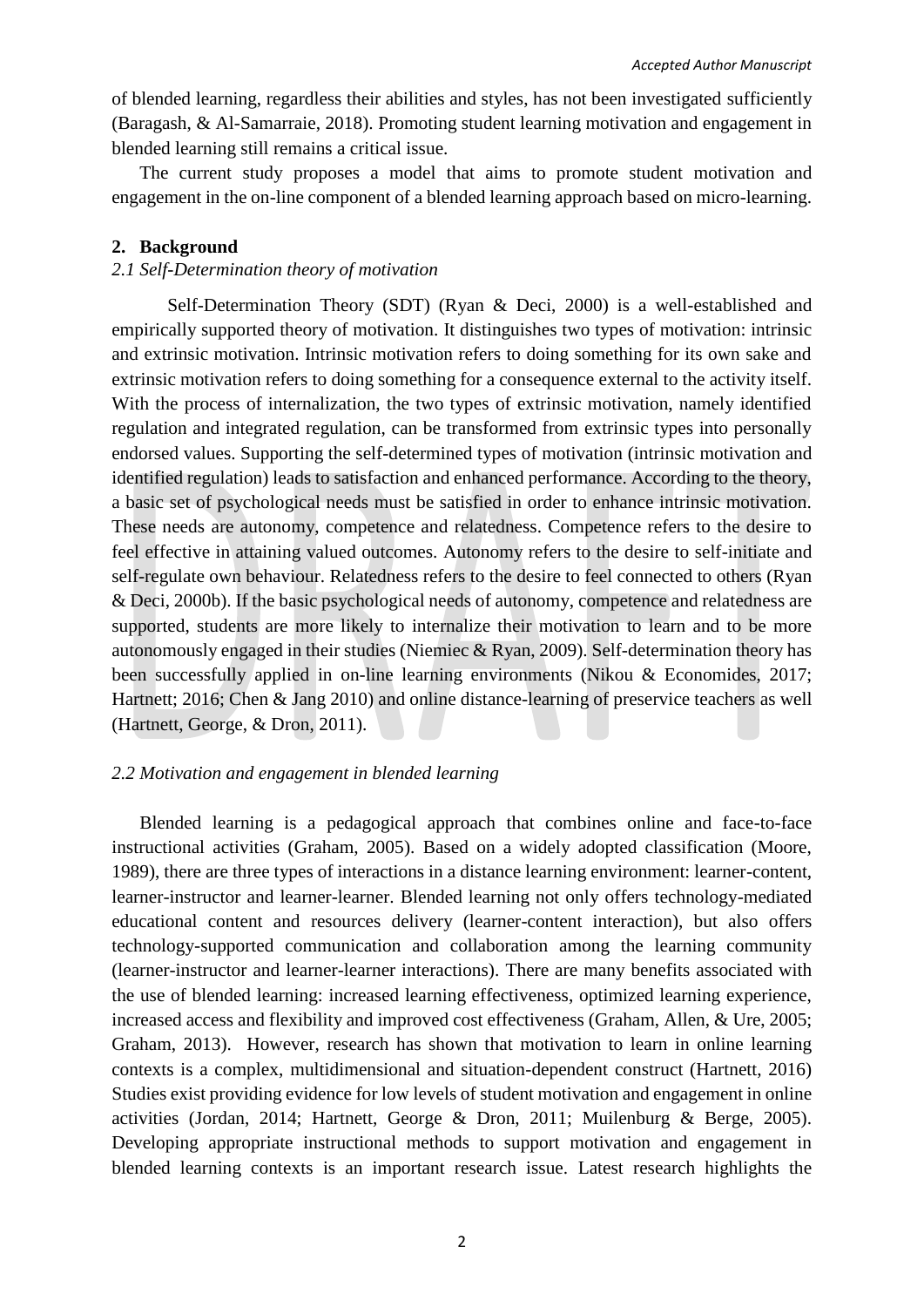importance of designing blended learning activities that support learners' interactions (Powell, & Bodur, 2019).

## *2.3 Micro-learning*

Micro – learning is a learning approach that is based on the delivery of small learning units and short-term focused activities (Hug, Lindner, & Bruck, 2006). Micro-learning resources can be made available on-demand to facilitate just-in-time learning. Micro-learning seems to be a promising learning delivery method that enhances the learning experience and outcomes. It has been successfully used in professional and corporate working environments (Werkle, Schmidt, Dikke, & Schwantzer, 2015; Pimmer, & Pachler, 2014) and Massive Open Online Courses (MOOCs) as well (Deng, Shao, Tang, & Qin, 2014). Main MOOCs providers already offer courses based on the principles of micro-learning. The micro-learning approach is in-line with the lifelong learning and the micro-credentials approach of professional development. Microcredentials are based on the competency-based learning model. Competency-based teaching and learning differs from other forms of more abstract learning in that learners receive small units of instructions corresponding to specific skills or competencies. These small learning units can also be adapted to learners ability levels so as learners follow their own personalized learning paths. The application of micro-learning in teacher education and continuous professional development is rather new. Very few studies exist that are based on the microlearning approach. A proposed design of an adaptive micro-learning implementation embedded in MOOCs (Sun, Cui, Yong, Shen, & Chen, 2015), a micro-learning based blended learning approach to enhance student engagement (Semingson et al., 2015) and a pilot implementation of the micro-credentials mode in the field of teachers' professional development (Friedler, 2018) are such examples. To the best of our knowledge, no study exists on the development of a blended learning approach based on the micro-learning concepts for pre-service and inservice teachers' education.

#### **3. The proposed model**

Our blended learning approach based on micro-learning is aiming at supporting and enhancing the three forms of learning interactions (Moore, 1989): learner-content, learnerinstructor and learner-learner.

Micro-learning facilitates the learner-content interaction. The on-line delivery of microcontent that is focused on a specific skill or competency (e.g. subject knowledge or how to teach specific subjects) facilitates the learner-content interaction by allowing the learner to learn without information overload. It is also consistent with the attention span constraints of the human brain. It may also provide just-in-time knowledge that learners need or are interested to know, offering an authentic learning experience. Moreover, when micro-content is adapted to learners' ability, preferences or context, on-line learning experience becomes personalized. The learner – content interaction can also be supported by micro-learning self-assessment tasks.

Micro-learning facilitates the learner-instructor interaction. One form of micro-content delivery can be formative micro-assessments with different question types that are followed by the provision of automated or tutor-generated feedback. Feedback can be just-in-time and context-specific. Moreover, feedback can not only be cognitive but also affective as well, further supporting the communication links between learner and instructor. Also, survey polls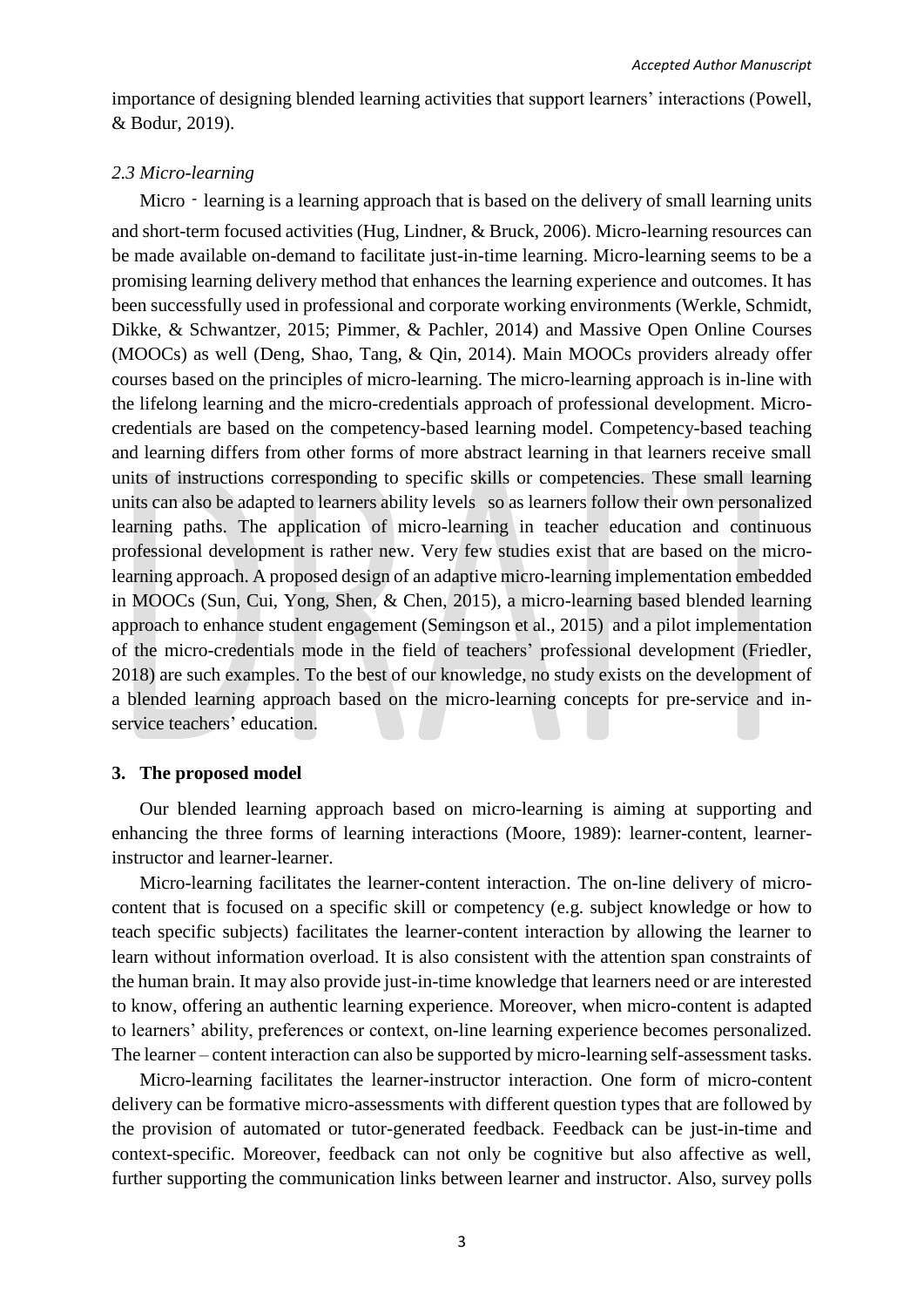that collect student feedback are usually a form of bite-sized information that can be shared between learners and instructor.

Micro-learning facilitates the learner-learner interaction. Different forms of micro-content can be exchanged between learners in a formative or informative way. Examples ae cooperative or collaborative content creation activities based on the principles of micro-learning (small learning units with short completion times), review for contents generated by other learners, exchange of bite-sized teaching or learning materials (e.g. web links, videos , text, images) through social media, micro-blogging, or sharing learning or job-relating experiences through forums.

Research has shown that micro-learning has the potential to enhance learners' basic psychological needs of autonomy, competence and relatedness and stimulate their motivation and engagement (Nikou & Economides, 2018). The facilitation of learner-content and learnerinstructor interactions can enhance learners' perceived autonomy levels. The proposed microlearning based blended learning approach can be autonomy supportive since it provides students with self-contained small, manageable learning units and tasks that can also be personalized and adapted to learners' needs and preferences. It can also be competence supportive because just-in-time cognitive or emotional feedback enhances students' perceived sense of competence and gives learners more control of their learning (Fyfe, 2016). The facilitation of learner-learner interactions can enhance learners' perceived relatedness levels. Collaborative micro-content creation and integration of social networking in online learning platforms facilitates the learners' interaction supporting perceived relatedness (Liao & Zhu, 2012).

#### **4. Discussions and Conclusions**

The current study proposes a model to enhance student teachers' motivation in blended learning by incorporating micro-learning that supports the learner-content, learner-instructor and learner-learner interactions.

Research has already addressed the importance of enhancing learner-content, learnerinstructor and learner-learner interactions (Powell, & Bodur, 2019). The importance of motivation in online learning is a critical research issue (Hartnett, 2016). Motivation to learn is usually transformed to engagement (Boekaerts, 2016) and engagement is considered a necessary prerequisite for learning (Fredricks, Blumenfeld, & Paris, 2004). Also, students' participation in blended learning activities may influence their learning outcomes (Zacharis, 2015). Previous studies have shown that by supporting the autonomy, competence and relatedness needs of learners is likely to enhance online engagement and achievement (Chen, 2010).

The proposed model, not only indents to support the learner-content, learner-instructor and learner-learner interactions in a blended learning environment and to enhance perceived autonomy, competence and relatedness, but it is also a promising approach to face other challenges of blended learning such as: (1) incorporating [flexibility,](https://www.sciencedirect.com/topics/social-sciences/flexibility) (2) stimulating [interaction,](https://www.sciencedirect.com/topics/social-sciences/interaction) (3) facilitating students' [learning processes,](https://www.sciencedirect.com/topics/social-sciences/learning-processes) and (4) fostering an affective learning climate (Boelens, De Wever, & Voet, 2017). We argue that the suggested micro-learning-based approach is a means of incorporating flexibility and stimulating interactivity as well. Moreover, the proposed model can be utilized in the design of more intrinsically motivating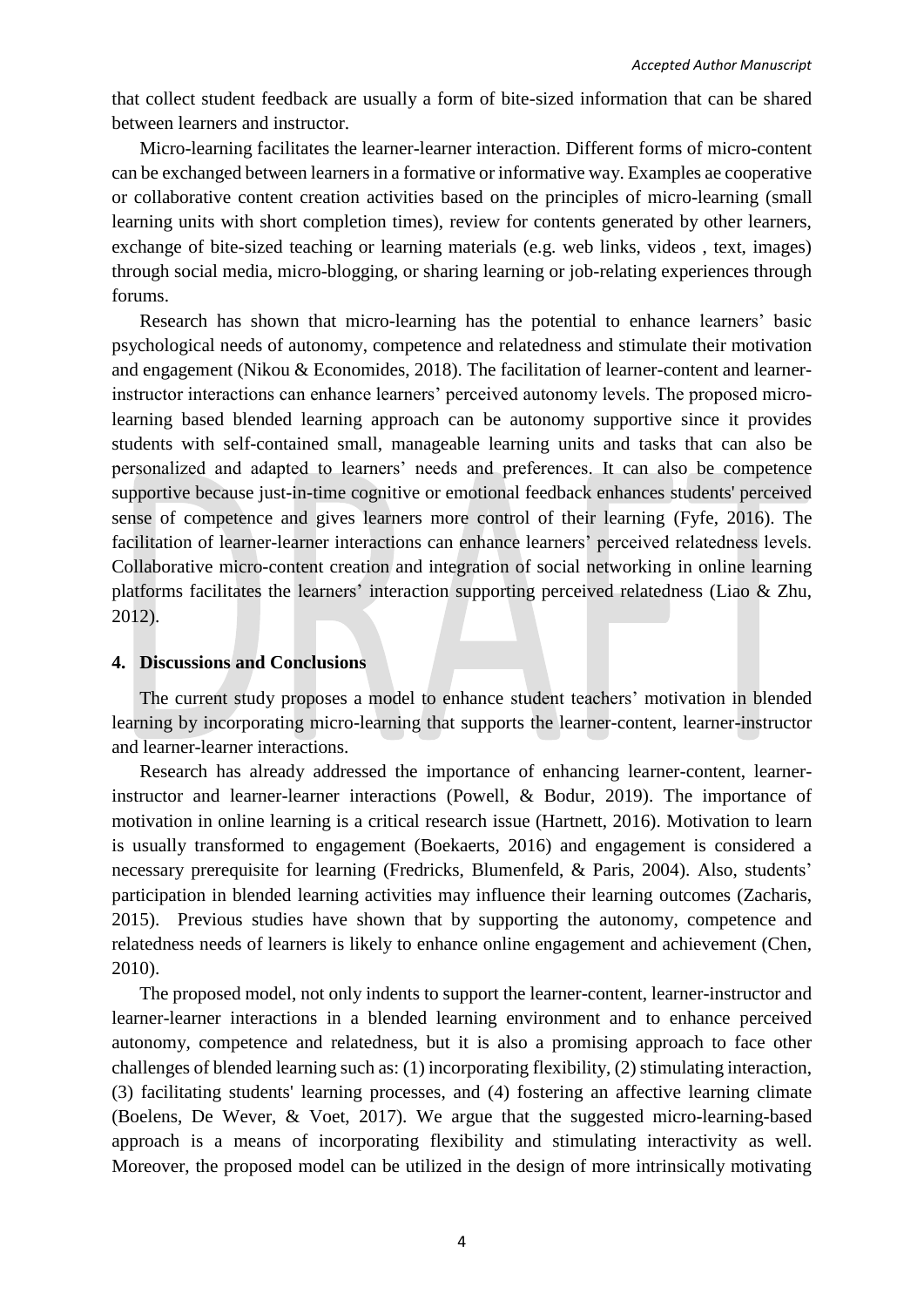MOOCs, increasing their low completion rates (Jordan, 2014). However, micro-learning should be used with caution in order to avoid the possibility of delivering low quality fragmented learning experiences.

The development and evaluation of our proposed micro-learning based blended learning model in the context of pre-service and in-service teacher education can provide empirical evidence for the effectiveness of the suggested approach.

## **References**

- Baragash, R.S., & Al-Samarraie, H. (2018). Blended learning: Investigating the influence of engagement in multiple learning delivery modes on students' performance, Telematics and Informatics, 35, 2082–2098
- Boelens, R., De Wever, B., & Voet, M. (2017). Four key challenges to the design of blended learning: A systematic literature review. Educational Review Research, 22, 1–18.
- Boekaerts, M. (2016). "Engagement as an inherent aspect of the learning process". Learning and Instruction, vol. 43, pp. 76-83.
- Chen, K. C., & Jang, S.J. (2010). Motivation in online learning: Testing a model of selfdetermination theory. Computers in Human Behavior, 26(4), 741-752.
- Deng, H., Shao, Y., Tang, Y. & Qin, Z. (2014). How micro lecture videos trigger the motivation of learners of Coursera: A comparative study based on ARCS model, International Conference of Educational Innovation through Technology, Brisbane, 2014, pp. 117-122.
- Friedler, A. (2018). "Teachers Training Micro-Learning Innovative Model: Opportunities and Challenges," 2018 Learning With MOOCS (LWMOOCS), Madrid, 2018, pp. 63-65.
- Fredricks, J. A., Blumenfeld, P. C., & Paris, A. (2004). School engagement: Potential of the concept: State of the evidence. Review of Educational Research, 74,59-119.
- Fyfe, E. R. (2016). Providing feedback on computer‐based algebra homework in middle school classrooms. Computers in Human Behavior, 63, 568–574.
- Graham, C. R., Allen, S., & Ure, D. (2005). Benefits and challenges of blended learning environments. In M. Khosrow-Pour (Eds.), Encyclopedia of information science and technology (pp. 253–259). Hershey, PA: Idea Group.
- Graham, C. R. (2005). Blended learning systems: Definition, current trends, and future directions. In C. J. Bonk & C. R. Graham (Eds.), Handbook of blended learning: Global perspectives, local designs (pp. 3–21). San Francisco, CA: Pfeiffer Publishing.
- Hartnett, M. (2016). Motivation in online-education, Springer, Singapore (2016).
- Hartnett, M., St. George, A. St.; & Dron, J. (2011). Examining motivation in online distance learning environments: Complex, multifaceted and situation-dependent. The International Review of Research in Open and Distributed Learning, 12(6), 20-38,
- Hug, T., Lindner, M., & Bruck, P.A. (2006). Microlearning: Emerging concepts, practices and technologies after e‐learning, In Proceedings of Microlearning. Innsbruck: Innsbruck University Press.
- Jordan, K. (2014). Initial trends in enrolment and completion of massive open online courses. International Review of Research in Open and Distance Learning, 15 (1) 133-169.